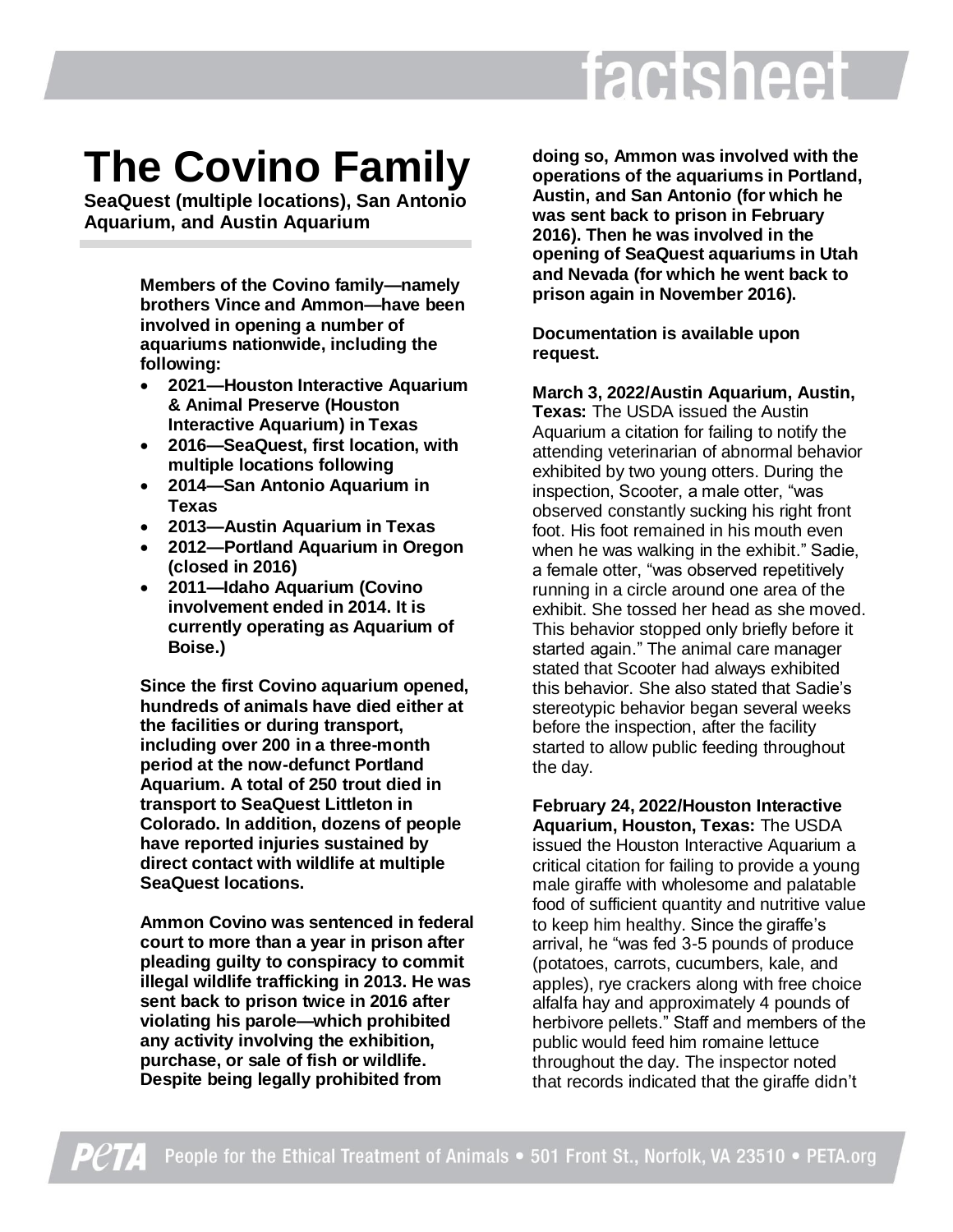consume all the pellets offered each day and wasn't provided with additional browse once he ate what was growing in his enclosure. About a month after arriving at the facility, he developed a "life-threatening neurological condition which veterinary records indicate was diet related. A diet consisting of large amounts of produce with little browse and roughage is not an adequate diet for a giraffe and may result in health problems and death." A critical citation was also issued for failing to have employees who were "knowledgeable about adequate nutrition" for the giraffe who became ill. "Not only was the animal not fed a proper diet for the species, but also measures were not taken when the employees saw he was not consuming adequate amounts of various types of feed to avoid any nutrition-related health problems. As a result, the animal nearly expired one month after his arrival. Adequately trained employees are vital to the overall health and well-being of the animals, as these animals can suffer deleterious effects, and possibly death, if acceptable levels of husbandry are not maintained."

The USDA issued the facility a direct citation for failing to handle a 12-year-old lemur properly to protect him from the weather. The inspector observed that the lemur was shivering for minutes at a time on several occasions in a new outdoor enclosure that had no heat source. The ambient temperature outside was about 33 degrees, and the ground temperature inside the enclosure was about 52 degrees. A citation was also issued for failing to provide him and a 2-year-old female lemur with adequate housing facilities. The female lemur was housed in a new, separate outdoor enclosure that also had no heat source. The attending veterinarian confirmed that she had not approved exclusively housing the lemurs outdoors in such low temperatures or determined that

the lemurs were acclimated to those temperatures. A citation was issued for failing to provide a female capybara with adequate housing facilities. The current shelter "allowed heat to escape and had an air draft into it, through the many gaps between the single layer of wooden floor planks. There also was no bedding on the floor of the shelter." Another citation was issued for failing to have adequate supervision during a kangaroo encounter. During inspection, there were 10 people in the enclosure with three kangaroos and only one attendant. Children were observed interacting with the kangaroos while the attendant was busy with another animal.

**February 24, 2022/SeaQuest, Trumbull Connecticut:** The USDA cited SeaQuest for failing to properly handle a kinkajou who scratched the face of a young child during an encounter. Two children and a staff member were in the enclosure with the kinkajou at the time of the incident.

A citation was also issued for failing to keep the African crested porcupine's enclosure in good repair: The wooden doorframe was chewed, and splintering wood posed a risk to the animal's safety. Another citation was issued for failing to properly clean the wall between the Bengal cat and kinkajou enclosures. The kinkajou enclosure had previously been part of the aviary, and there was an accumulation of feathers and birdseed between the wooden frame and plexiglass between the two enclosures.

#### **January 13, 2022/Austin Aquarium,**

**Austin, Texas:** The USDA cited the Austin Aquarium for failing to adequately clean the pool inside the capybara enclosure. The water was cloudy and brown/yellow in color with fecal matter floating around, and there was a buildup of brown material at the bottom of the pool.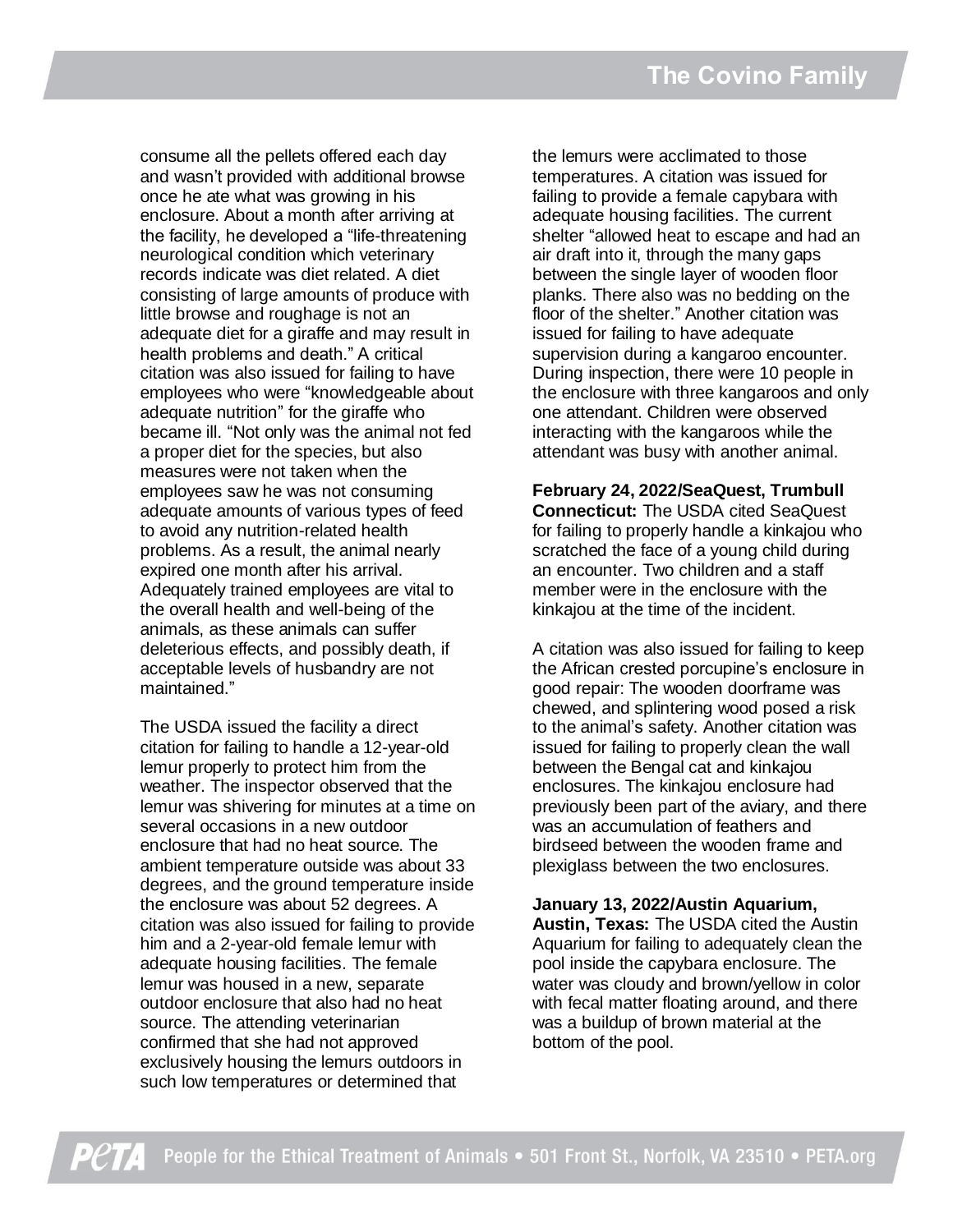#### **December 13, 2021/SeaQuest, Layton,**

**Utah:** The USDA issued SeaQuest a repeat critical citation for two separate incidents. The first took place on September 28, 2021, when a guest was bitten by a kinkajou. Security footage showed that the guest and a child were attempting to interact with the kinkajou and were not observed or stopped by an employee.

The second incident occurred on November 13, 2021, when Chip, a small-clawed otter, bit the thumb of a guest during an interaction session.

#### **November 30, 2021/SeaQuest, Woodbridge, New Jersey:** The USDA issued SeaQuest a critical citation for an incident on June 24, 2021, in which an employee shut a secondary door on a flying squirrel. After an encounter, the employee escorted a member of the public out of the enclosure into a vestibule. When the employee shut the secondary door, the flying squirrel tried to escape and was caught in it. The squirrel died at the time of the incident.

**November 11, 2021/SeaQuest, Las Vegas, Nevada:** Honey, a 2-year-old kinkajou, was quarantined for 10 days after biting an employee.

#### **November 1, 2021/SeaQuest, Roseville,**

**Minnesota:** The USDA cited SeaQuest for failing to have a readily identifiable attendant present at all times during public contact with animals. An area housing two pigs, two wallabies, and two rabbits lacked public barriers and allowed contact between animals and the public without an attendant present.

#### **October 12, 2021/SeaQuest, Fort Worth,**

**Texas:** The USDA issued SeaQuest a repeat citation for failing to maintain an animal enclosure in good repair. The facility had not adequately applied caulking to the

baseboards of the Bengal cat off-exhibit holding area. The caulking was easily pulled away from the wall, which was an ingestion health hazard for the cats. The area underneath the caulking was also dirty, indicating that it was not doing its intended job of sealing the area from water and dirt.

#### **October 8, 2021/SeaQuest, Littleton,**

**Colorado:** Colorado Parks and Wildlife issued SeaQuest a criminal citation for unlawfully purchasing and possessing a snapping turtle. The business was also issued five warnings for illegally possessing Russian tortoises, a painted turtle, a yellowbellied slider, and an ocellated skink. On November 18, 2021, SeaQuest pleaded guilty to illegally purchasing the snapping turtle and was fined \$250.

#### **August 4, 2021/SeaQuest, Folsom,**

**California:** The USDA cited SeaQuest for failing to use materials that can be readily cleaned and sanitized in the construction of the concrete entryway, vertical wooden supports, and surfaces of a climbing tree in the Bengal cats' enclosure. All the aforementioned surfaces were unsealed.

#### **July 22, 2021/SeaQuest, Trumbull,**

**Connecticut:** During a focused inspection, the USDA cited SeaQuest for housing two rabbits in the same primary enclosure with another species (a potbellied pig) and for failing to maintain the wallaby enclosure properly. The walls of the wallaby enclosure were constructed of fake rock and bamboo slats, and in at least four areas, there were gaps between the bamboo slats that were large enough to allow visitors to gain access to the animal or for the animal to escape.

#### **July 13, 2021/SeaQuest, Las Vegas,**

**Nevada:** The USDA cited SeaQuest for failing to have a responsible, knowledgeable, and readily identifiable employee present during all times of public contact with animals. During the inspection,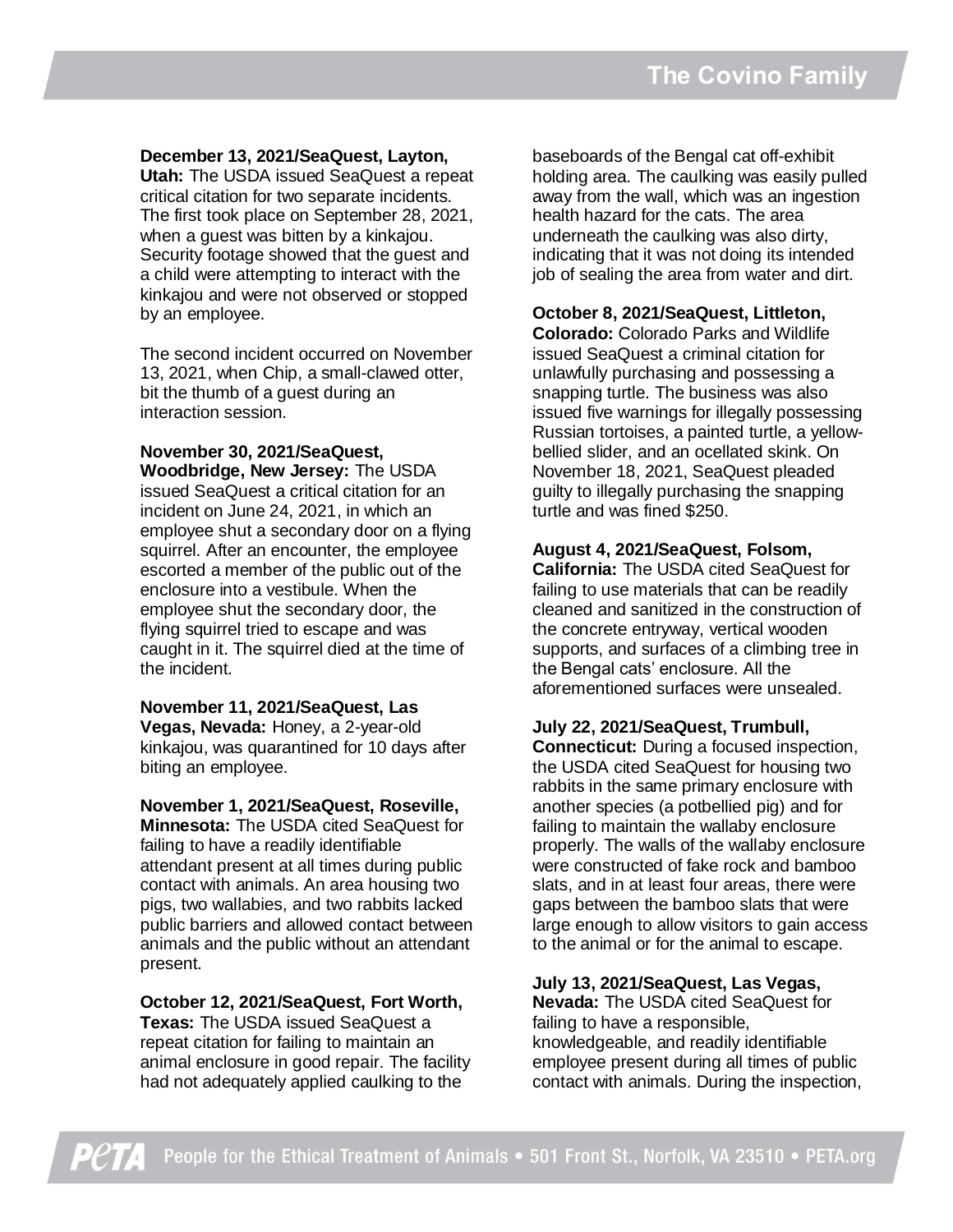a visitor was observed reaching over the enclosure fence and petting a capybara without an attendant present.

#### **June 22, 2021/SeaQuest, Fort Worth,**

**Texas:** The USDA issued a repeat citation to SeaQuest for failing to have attendants present during possible interactions between animals and the public at the facility. Two rabbits and an armadillo were within easy reach of the public in enclosures with 2-foot-tall fences and no barriers, and no employee was present to monitor the encounter. The USDA also issued a repeat citation to SeaQuest for failing to maintain the Bengal cat enclosure in good repair. Two of the walls in the off-exhibit area were constructed of sheetrock, which the USDA noted was not an appropriate material for animal enclosures, as it can be easily scratched and cannot be adequately cleaned or disinfected. The sheetrock had large areas where the outer paper was torn off, and there was a large hole in it at floor level. The wood around the door into the exhibit was stained and gouged and could not be adequately cleaned. The wire mesh separating the cats from the public had a hole with exposed sharp edges that posed a risk of injury to the cats.

**June 3, 2021/SeaQuest, Littleton,** 

**Colorado:** The USDA issued a critical repeat citation to SeaQuest for failing to provide a means for a wallaby named Ben to climb out of an aquarium tank safely at the back of his enclosure. As a result, he drowned. The incident happened after the facility closed for the evening on September 16, 2020, and Ben was found dead in the tank the next morning. While the wallabies had access to the aquarium tank, at the time, it had no climbing structures on the inside to allow an animal to climb out safely.

SeaQuest also received a citation for failing to store food and bedding in a manner that would protect it from contamination,

deterioration, and mold. An open bag and another, ripped bag of bedding were in the main guest area, to which the public had access. In the food preparation area, there was an open bag of Timothy biscuits for the two guinea pigs that wasn't stored appropriately to protect it from deterioration and contamination.

# **May 24, 2021/Austin Aquarium, Austin,**

**Texas:** The USDA cited the Austin Aquarium for failing to maintain the flooring in the animal quarantine room in good repair. There were pitted and eroded areas on the surface of the flooring that needed to be repaired or replaced. An enclosure with two miniature pigs was in the room at the time of the inspection, and debris was accumulating in the eroded area of the floor, making sanitation difficult.

#### **April 15, 2021/SeaQuest, Folsom,**

**California:** According to a Facebook review with photos, a toddler's hand was badly bitten by an arowana fish.

#### **April 8, 2021/SeaQuest, Las Vegas,**

**Nevada:** Another sloth named Flash died under similar circumstances at SeaQuest Las Vegas. (See the July 30, 2020, entry.) The second Flash had only been at SeaQuest Las Vegas for five months before he died. The necropsy documented that he had been found "minimally responsive on the floor" and had "developed twitching behavior" and lack of appetite—similar symptoms to those displayed by the first Flash, who died just seven months after his arrival at SeaQuest.

#### **March 25, 2021/SeaQuest, Trumbull,**

**Connecticut:** The USDA cited SeaQuest for failing to handle otters in a manner that did not cause them trauma, physical harm, or unnecessary discomfort. In June 2020, an employee hit otters with a metal food bowl when the animals jumped on and around the employee, who was performing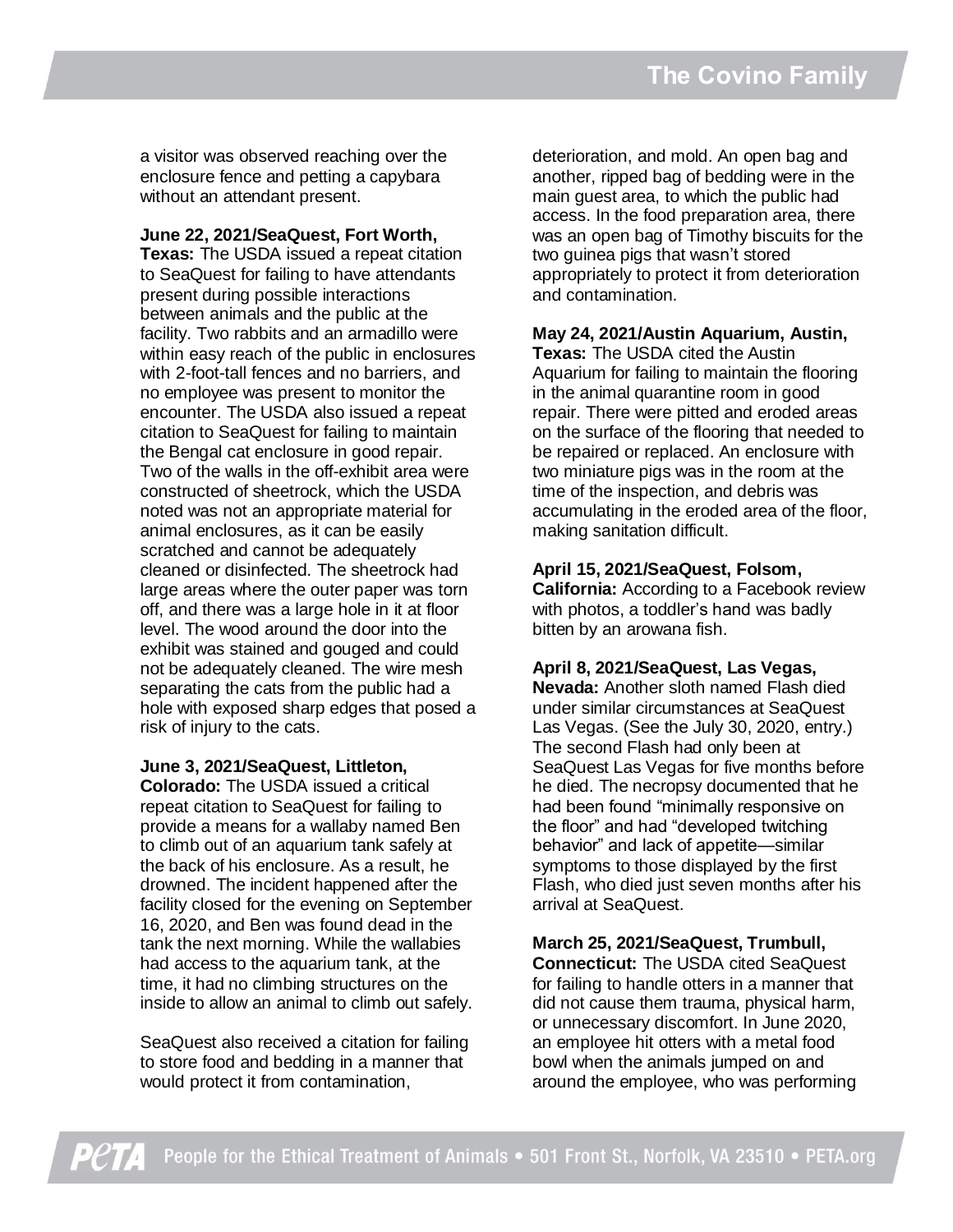assigned husbandry duties. It was also cited for failing to have an effective barrier around the otters during a public feeding, which resulted in an incident in which a small child was bitten in July 2020. Similarly, the capybara enclosure was kept unlocked and unattended, allowing a member of the public to enter the enclosure.

SeaQuest was also cited for storing food and bedding directly on the floor, which could get wet and contaminate the supplies, since aquatic tanks and equipment were in the same area. A citation was also issued for failing to have complete acquisition/disposition records for goats, hedgehogs, and Bengal cats.

**February 3, 2021/SeaQuest, Fort Worth, Texas:** The USDA cited SeaQuest for failing to have a sufficient barrier around the capybara enclosure after a child, who was able to reach over the side of the enclosure, was bitten by an adult capybara, causing the child's hand to bleed. It was also cited for failing to have appropriate barriers protecting two adult Kunekune pigs and a rabbit from unmonitored public contact and for not fully monitoring an "animal encounter" during which a member of the public attempted to pet a sloth when the attendant's back was turned, resulting in the sloth biting the guest.

SeaQuest was also cited for failing to provide safe enclosures for animals. A sloth was being housed in an enclosure with sheetrock walls with peeling rubber trim. "Sheetrock is not an appropriate material for animal enclosures" because it "can be easily scratched and gouged by an animal and cannot be adequately cleaned and disinfected." The off-exhibit area for the small-clawed otter had a rotting wall, exposed insulation, and a gap large enough for an otter's arm or leg to go through between the plywood door (which had mold along the bottom, indicating that it couldn't

be cleaned adequately) and the cinderblocks.

Finally, the USDA cited SeaQuest for failing to clean the area surrounding the Bengal cat enclosure and failing to maintain complete records of animal acquisitions and dispositions. These records did document that an otter had died and seven had been shipped off to other facilities and that the whereabouts of two capybaras who should have been at the facility were unknown.

**November 4, 2020/San Antonio Aquarium, San Antonio, Texas:** The USDA cited the San Antonio Aquarium for failing to keep the painted shelter box for a woodchuck in good repair. The sides and entrance had been chewed, creating a rough wood surface that posed an injury risk to the animal.

**August 21, 2020/SeaQuest, Las Vegas, Nevada:** The USDA cited SeaQuest for failing to have acquisition forms and appropriate identification for three Bengal cats.

**July 30, 2020/SeaQuest, Las Vegas, Nevada:** Flash, a 1-year-old two-toed sloth, died after suffering from intermittent twitching, weakness, and inappetence for a month from an undetermined cause. Various medical treatments were tried and subsequently failed. Flash was noted to be thin at the time of his death.

**March 21, 2020/San Antonio Aquarium, San Antonio, Texas:** The San Antonio Aquarium was shut down by police after the owner refused to close. The Leon Valley Police Department had advised the facility on March 18 that it could not open to the public in light of the emergency declaration by the state that nonessential establishments should close their doors because of the coronavirus pandemic.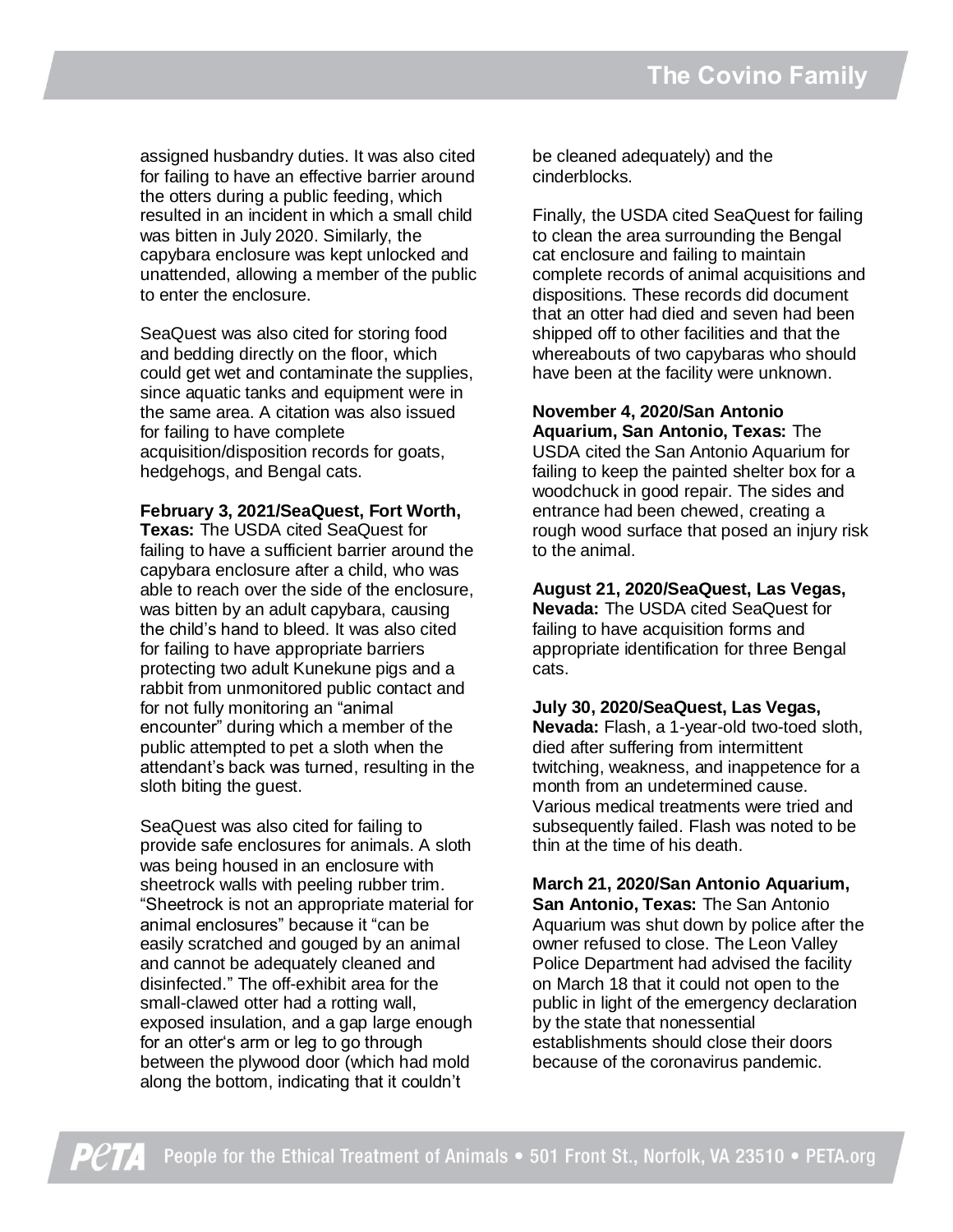The aquarium's manager was given a citation and ordered to close the facility immediately after police arrived on March 21. Officers returned an hour later and found that there were still people at the aquarium and that it was "operating as if there was no emergency declaration in place," according to Chief of Police Joseph Salvaggio. A second citation was issued, and visitors and nonessential employees were removed by police.

#### **February 25, 2020: SeaQuest, Fort Worth,**

**Texas:** A coatimundi named Rocket jumped on a child during a public interaction and scratched or bit the child's lip. As a result, the animal was removed from public interactions for a 30-day quarantine period.

**January 13, 2020/SeaQuest, Layton,** 

**Utah:** The USDA issued SeaQuest a critical repeat citation for allowing public interactions with Gus, a South American coatimundi, without adequate barriers or direct control of him. A guest and an employee were bitten by Gus during a public interaction session. Two coatimundis were allowed free physical contact with seated guests within the enclosure.

#### **January 3, 2020/SeaQuest, Las Vegas,**

**Nevada:** An employee was bitten by Chip, a small-clawed otter, during a presentation. Chip was quarantined for 10 days because of the risk of rabies exposure. This was his second attack. (See the September 7, 2019, entry.)

**November 26, 2019/SeaQuest, Layton, Utah:** Vince Covino's father was bitten on the hand by an otter. The animal was placed in quarantine for 11 days.

On the same day, an employee was bitten by a coatimundi at this location.

**November 21, 2019/SeaQuest, Layton, Utah:** The USDA cited SeaQuest for failing to handle Gus, a South American coatimundi, in a manner that would minimize risk to the public and the animal. The facility allowed public interactions without adequate barriers or direct control of Gus, resulting in bites to a visitor and an employee.

**October 22, 2019/SeaQuest, Littleton, Colorado:** The USDA cited SeaQuest for housing two rabbits with a toucan, which could cause the rabbits stress and spread disease and contamination. The facility was also cited for failing to maintain in good repair an enclosure holding two wallabies. The back wall had two holes exposing drywall, which could be a health hazard if ingested by the animals.

**September 7, 2019/SeaQuest, Las Vegas, Nevada:** Chip, an 8-month-old small-clawed otter, bit an employee on the wrist. The animal was placed in quarantine for 10 days.

**August 26, 2019/SeaQuest, Layton, Utah:** An otter bit a patron's index finger while being fed. The animal was quarantined for 10 days because of possible rabies exposure.

#### **July 25, 2019/SeaQuest, Littleton,**

**Colorado:** The USDA cited SeaQuest for failing to have acquisition records for several animals and failing to have records pertaining to a sloth, two capybaras, and two Asian small-clawed otters who were no longer at the facility.

**July 22, 2019/San Antonio Aquarium, San Antonio, Texas:** The USDA cited the San Antonio Aquarium for failing to have an effective barrier for an exhibit holding an armadillo and an African crested porcupine. The inspector was able to "reach over the door and touch the [porcupine]" easily.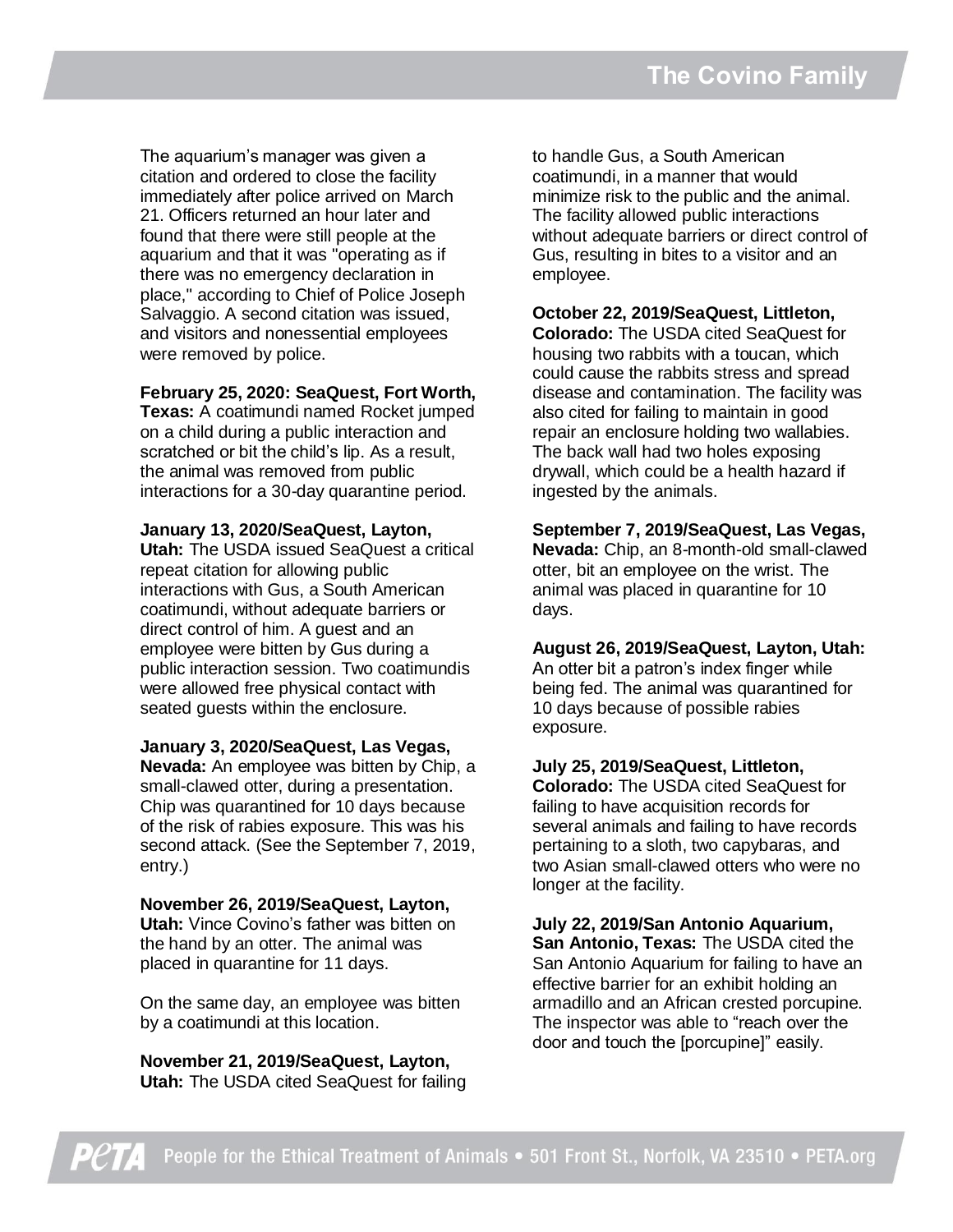#### **July 1, 2019/SeaQuest, Roseville,**

**Minnesota:** Flash, a two-toed sloth, bit a guest during an encounter. SeaQuest failed to obtain the victim's contact information after the incident, but the victim later reported to the Minnesota Department of Health that the bite had "redness and puffiness." Flash had not been vaccinated for rabies at that time and was put into a 30 day rabies quarantine after the incident.

#### **June 25, 2019/Austin Aquarium, Austin,**

**Texas:** A lawsuit was filed by the parents of a 10-year-old girl who was allegedly bitten by a lemur. The lawsuit alleges that the aquarium initially told the parents that the lemur was vaccinated but later informed them that this was not the case, leading to thousands of dollars in medical expenses.

#### **June 19, 2019/SeaQuest, Fort Worth,**

**Texas:** The USDA cited SeaQuest again for failing to reduce the risk of injury to visitors during public encounters with an Asian small-clawed otter. Since the previous citation of February 5, 2019, there had been two incidents in which patrons sustained minor wounds from the otter.

#### **June 7, 2019/SeaQuest, Trumbull,**

**Connecticut:** The USDA cited SeaQuest for failing to have a written program of veterinary care.

#### **May 31, 2019/SeaQuest, Littleton,**

**Colorado:** A patron reported on Yelp that a pig—located in the bird encounter—bit a 3 year-old through her pants, breaking the skin.

#### **May 29, 2019/Austin Aquarium, Austin,**

**Texas:** The USDA cited the Austin Aquarium for failing to consult an attending veterinarian to determine the cause of ear problems exhibited by kangaroos prior to treating them. The manager stated that the animals were undergoing an ear mite

treatment recommended by a facility employee.

#### **May 20, 2019/SeaQuest, Las Vegas,**

**Nevada:** Dale, a 4-month-old small-clawed otter, bit an employee while being bathed. The animal was placed in quarantine for 10 days.

#### **April 25, 2019/SeaQuest, Littleton,**

**Colorado:** A pig bit a person. The animal did not have an up-to-date vaccination and was thus quarantined for 15 days.

# **April 23, 2019/SeaQuest, Littleton,**

**Colorado:** A pig lunged at and bit a patron.

#### **April 3, 2019/SeaQuest, Las Vegas,**

**Nevada:** Clark County Administrative Services revoked SeaQuest's exotic-animal permit because the facility possessed unpermitted otters and coatimundi. The permit was later reissued with additional conditions.

#### **April 1, 2019/SeaQuest, Littleton,**

**Colorado:** Colorado Parks and Wildlife suspended SeaQuest's exhibitor's license for two years. The suspension required that the facility send regulated animals including otters, capybaras, kookaburras, some fish, a sloth, and three types of snake—to other facilities. The hearing examiner's decision states, "The best interest of regulated wildlife and public safety is at the center of this suspension decision. SeaQuest has repeatedly ignored, or failed to report violations, that included human injuries and wildlife care issues."

#### **March 26, 2019/SeaQuest, Las Vegas,**

**Nevada:** In a hearing regarding a \$2,000 fine imposed by Clark County Animal Control over unpermitted otters, information was disclosed on a female Asian smallclawed otter named Jelly, who died after one of her arms became caught in a water pool filtration system. A necropsy was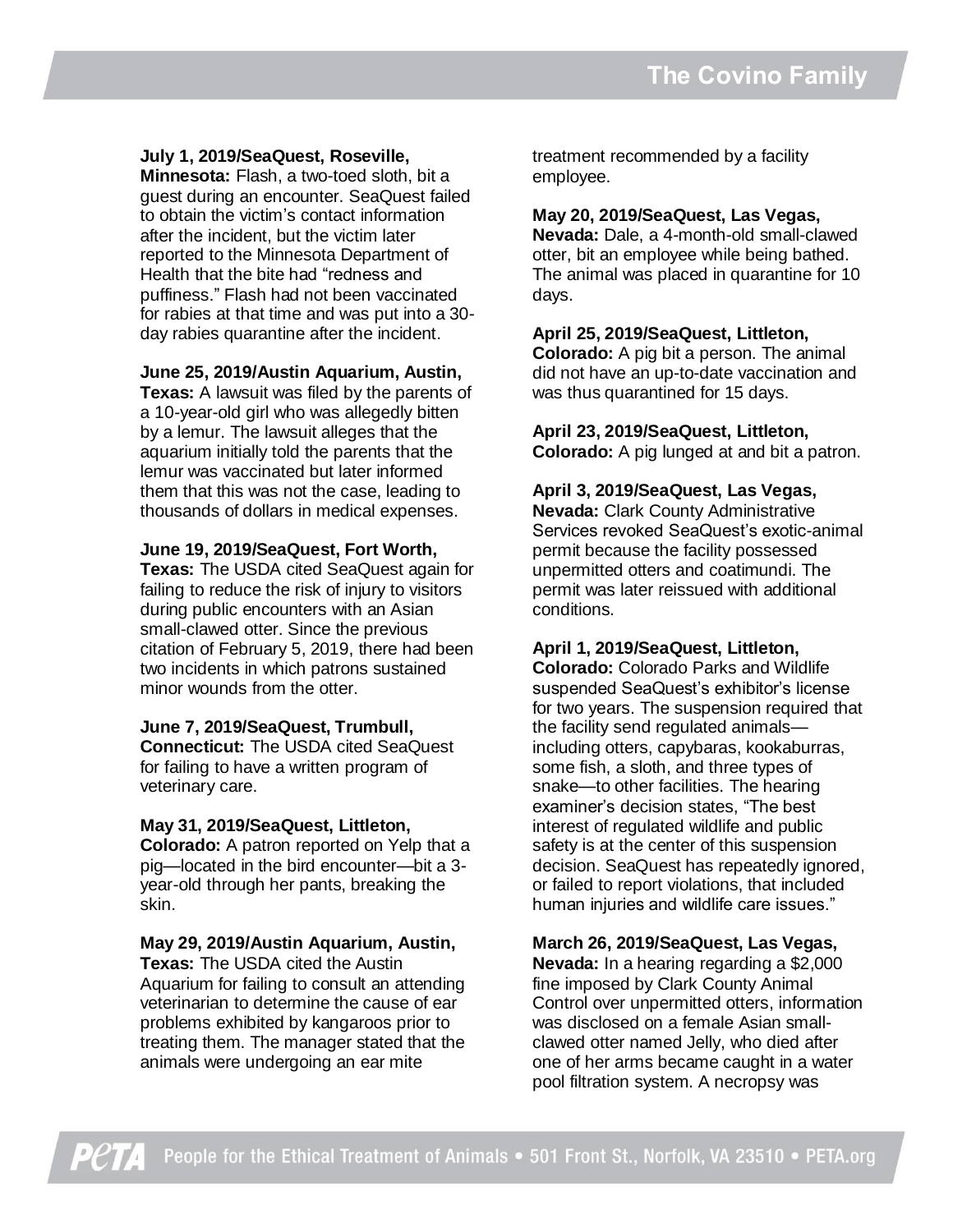performed, and it was determined that her cause of death was drowning.

**February 24, 2019/SeaQuest, Las Vegas, Nevada:** According to a KTNV investigation, five former SeaQuest employees came forward with concerns about the interactive environment and animal and public safety. One former employee stated, "Oftentimes because they let people walk around, the kids would stomp on the birds and kill them. And then [staff] would throw the birds in the garbage so they didn't have to record it or show that the birds were dead." Another former employee claimed that the same thing happened with turtles, adding that "some were actually crushed by kids." Another alleged that an octopus "cooked alive and burned to death in [his or her] own water" overnight.

#### **March 30, 2019/SeaQuest, Fort Worth,**

**Texas:** An Asian small-clawed otter named Xander bit a visitor on the leg during an "otter interaction," leaving several teeth marks and causing soreness, redness, and a rash. As a result, the otter was removed from public interactions for a 30-day quarantine period.

#### **February 23, 2019/SeaQuest, Fort Worth,**

**Texas:** An Asian small-clawed otter named Xander bit a six-year-old child. As a result, the otter was removed from public interactions for a 30-day quarantine period.

#### **February 22, 2019/SeaQuest, Las Vegas,**

**Nevada:** After a litter of Asian small-clawed otters was born, Clark County Animal Control fined the facility \$2,000 and issued it a citation for having unpermitted animals. SeaQuest's permit also prohibited it from breeding the otters. The hearing clerk upholding the fine stated, "Instead of remedying this violation, SeaQuest Aquariums attempted to capitalize and profit from it" and "willfully tried to take advantage

of the situation by marketing and attempting to exhibit the baby otters."

#### **February 7, 2019/SeaQuest, Folsom,**

**California:** The USDA cited SeaQuest for failing to have animal records available at the time of inspection for examination and failing to have walls and interior surfaces constructed of materials that could be readily sanitized for the health and wellbeing of the animals.

#### **February 5, 2019/SeaQuest, Fort Worth,**

**Texas:** The USDA cited SeaQuest for failing to reduce the risk of injury to visitors during public encounters with an Asian small-claw otter. Two visitors were injured during the month that the otter was on exhibit.

**January 18, 2019/SeaQuest, Littleton, Colorado:** Stormin' Norman, a tortoise, bit a patron's hand.

**January 10, 2019/SeaQuest, Littleton, Colorado:** Spartacus, an Asian water monitor, jumped up and bit an employee while being fed.

**January 7, 2019/SeaQuest, Littleton, Colorado:** An iguana jumped onto a 6-yearold child's chest and "got a claw inside her mouth."

**January 5, 2019/SeaQuest, Littleton, Colorado:** A pufferfish bit an 8-year-oldchild on the thumb.

**January 5, 2019/SeaQuest, Littleton, Colorado:** An iguana jumped onto an employee's left shoulder and caught his or her nail in the person's face under her eye.

**January 2, 2019/SeaQuest, Littleton, Colorado:** An iguana trying to climb a patron's leg scratched an employee's wrist and hand when the employee tried to remove the animal.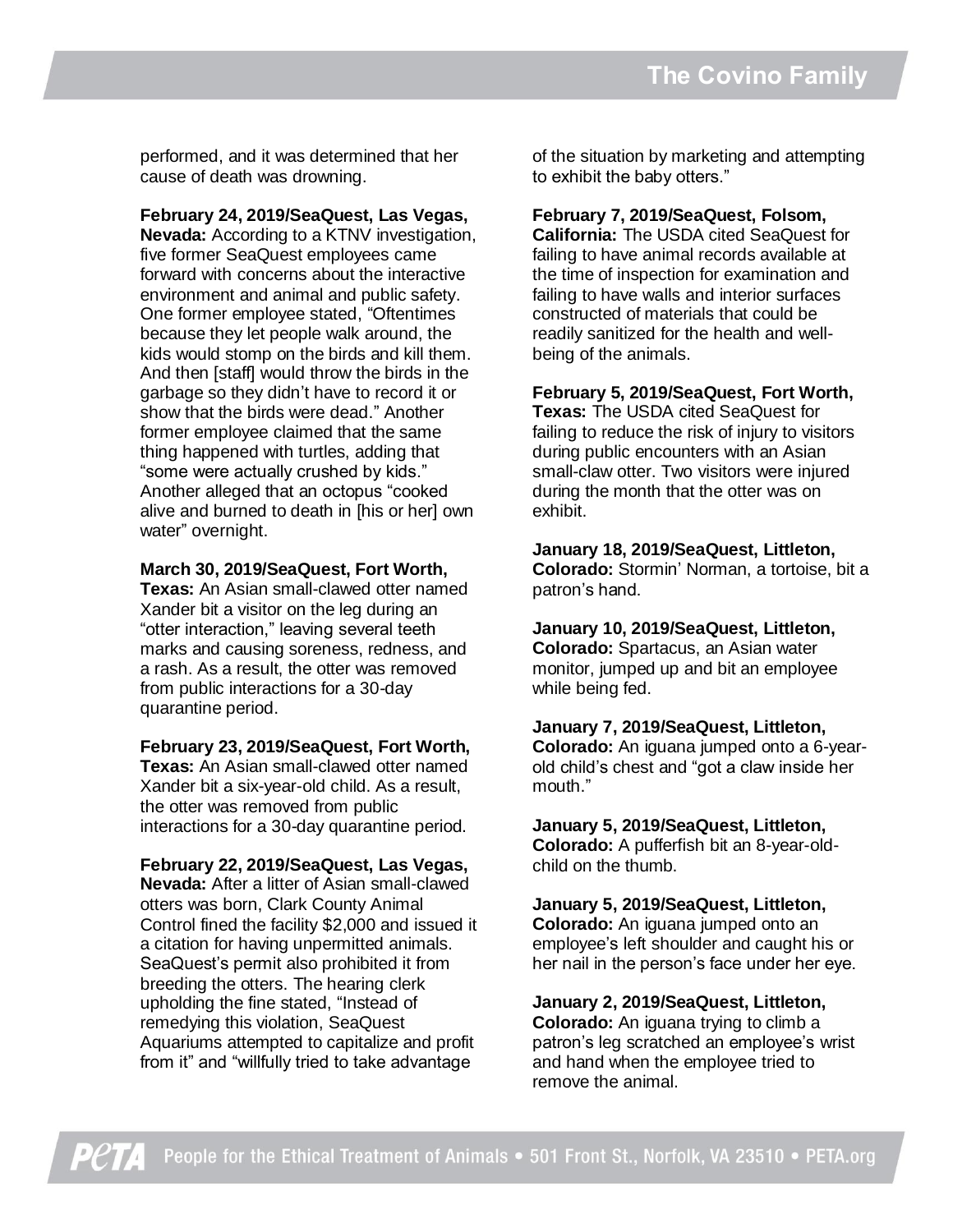**December 27, 2018/SeaQuest, Littleton, Colorado:** An iguana bit a child who was feeding the animal.

**December 21, 2018/SeaQuest, Littleton, Colorado:** A pufferfish bit the thumb of a patron who was feeding the animal.

**December 19, 2018/SeaQuest, Littleton, Colorado:** Jefferson County Animal Control verbally warned SeaQuest about the heat lamp in the sloth enclosure, which posed a burn hazard. This was the second verbal warning after a sloth named Flash was severely burned. (See the December 7, 2018, entry.)

# **December 11, 2018/SeaQuest, Folsom,**

**California:** Less than a month after opening, a patron found a dead stingray in the touch tank. According to CBS Sacramento, children were hovering around the pool, touching the animal, who was lying at the bottom of the tank.

#### **December 9, 2018/SeaQuest, Folsom,**

**California:** Video footage received by PETA showed a fish who had reportedly jumped out of a tank and was struggling on the floor, likely suffocating for about two minutes before an employee used a sweatshirt to return the animal to the water.

#### **December 9, 2018/SeaQuest, Littleton,**

**Colorado:** A stingray stung an employee. The barb became lodged in the employee's hand, and medical attention was sought at an urgent-care center.

**December 7, 2018/SeaQuest, Littleton, Colorado:** Jefferson County Animal Control issued SeaQuest a verbal warning for the otter exhibit. The enclosure had a feeding tube that the otters could put their paws into, potentially allowing them to come into contact with the public. SeaQuest also received a verbal warning for using heat lamps with inadequate screens to prevent

the animals from sustaining burns. (See the November 8, 2018, entry.)

**November 28, 2018/San Antonio Aquarium, San Antonio, Texas:** The San Antonio Aquarium was evacuated and shut down by the Leon Valley Fire Department after a number of safety hazards were discovered during a routine fire inspection. The aquarium reopened on December 8, 2018.

**November 25, 2018/SeaQuest, Littleton, Colorado:** An iguana bit a patron's finger while being fed, and a white cockatoo bit an employee's finger.

**November 23, 2018/SeaQuest, Littleton, Colorado:** An iguana scratched an employee's arm.

**November 20, 2018/SeaQuest, Littleton, Colorado:** An iguana bit a 4-year-old child while being fed.

**November 8, 2018/SeaQuest, Littleton, Colorado:** Flash, a sloth, was severely burned by a heat lamp in his enclosure. This was the second time he had been injured by the lamp. (See the October 18, 2018, entry.) The second burn caused swelling of his entire face, including around his eyes, nose, mouth, and lips. There were multiple raw areas and redness on his face with scabbing and skin sloughing, and a couple of the wounds were oozing. According to staff, he winced when eating strawberries and his remaining food had to be cut smaller in order for him to eat.

Jefferson County Animal Control received an anonymous tip about Flash the following day. It visited SeaQuest and was informed that the sloth had been seen by the aquarium's veterinarian, who recommended that staff treat the burn with coconut oil, honey, and Neosporin. Animal Control followed up with the veterinarian, who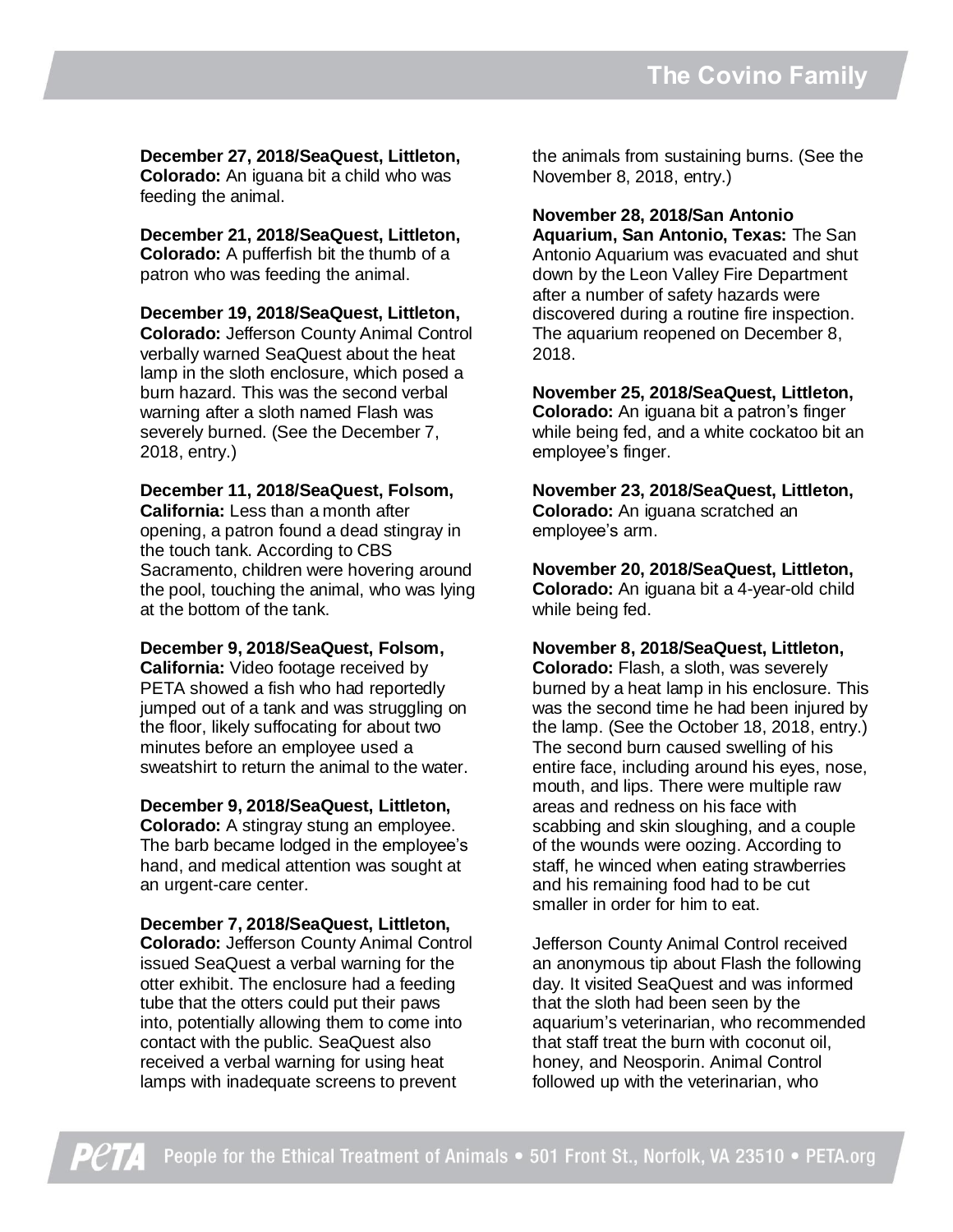stated she had not been notified of Flash's injuries and did not prescribe any treatment. When she saw Flash on her regular visit on November 27, 2018, the injury appeared to be healing. She did not know the full extent of the injury until she spoke with a Colorado Parks and Wildlife officer on December 9, 2018. The veterinarian stated that she would have expected to be contacted by SeaQuest, would have wanted to see the sloth, and would have considered treatment for inflammation, infection, and pain control—not coconut oil and honey.

The employee who falsely claimed that a veterinarian had been consulted was charged with cruelty to animals for neglecting an animal by depriving Flash of veterinary care. The employee was acquitted at trial. SeaQuest and the facility's general manager were both given warnings under Colorado's cruelty-to-animals law. SeaQuest was also issued a permit citation for failing to report the injuries to Flash.

#### **November 6, 2018/SeaQuest, Littleton,**

**Colorado:** Spartacus, a water monitor, bit a patron's finger. According to the injured visitor's Yelp review, the bite caused what appeared to be serious lacerations to his hand. The patron wrote that "[SeaQuest] handled everything so poorly but promised to take care of everything and sent me to their workers comp facility to treat me. After three weeks of avoiding me they sent me a letter denying responsibility."

#### **November 2, 2018/SeaQuest, Littleton, Colorado:** A pacu bit a patron who was feeding the fish.

**October 28, 2018/SeaQuest, Littleton, Colorado:** A horn shark bit a 7-year-old child while being fed.

**October 27, 2018/SeaQuest, Littleton, Colorado:** An iguana scratched an

employee who was removing the animal from a tree outside the exhibit.

**October 24, 2018/San Antonio Aquarium, San Antonio, Texas:** The USDA cited the San Antonio Aquarium for failing to use only trained lemurs under the direct control of an experienced handler during public encounters. An observation record book described several incidents in which the lemurs had bitten or scratched members of the public during interactive encounters. A lemur scratched a boy's arm and then "jumped on [his] head grabbing him aggressively." According to the USDA inspection report, "Three of the six [l]emurs used in public encounters have bitten or scratched the public."

**October 23, 2018/SeaQuest, Las Vegas, Nevada:** SeaQuest was cited and fined after a capybara named Wesley escaped while being transported to a veterinary office. He was in a dog crate in the back of an open-bed pickup truck when he escaped. He was reportedly recaptured two blocks away in a Target parking lot. Clark County Animal Control records noted that Wesley "had several injuries" and was "bleeding quite a bit." The veterinarian's report stated that the capybara was bleeding from his face and mouth and had a deep dermal abrasion, superficial wounds, a limp, and swelling. An examination found that both of his upper incisors were broken at the gum line.

## **October 23, 2018/SeaQuest, Littleton, Colorado:** An iguana bit a toddler while

being fed.

**October 20, 2018/SeaQuest, Littleton, Colorado:** When being fed, an iguana bit a patron.

**October 18, 2018/SeaQuest, Littleton, Colorado:** Flash, a sloth, was burned by a heating lamp in his enclosure. A print of his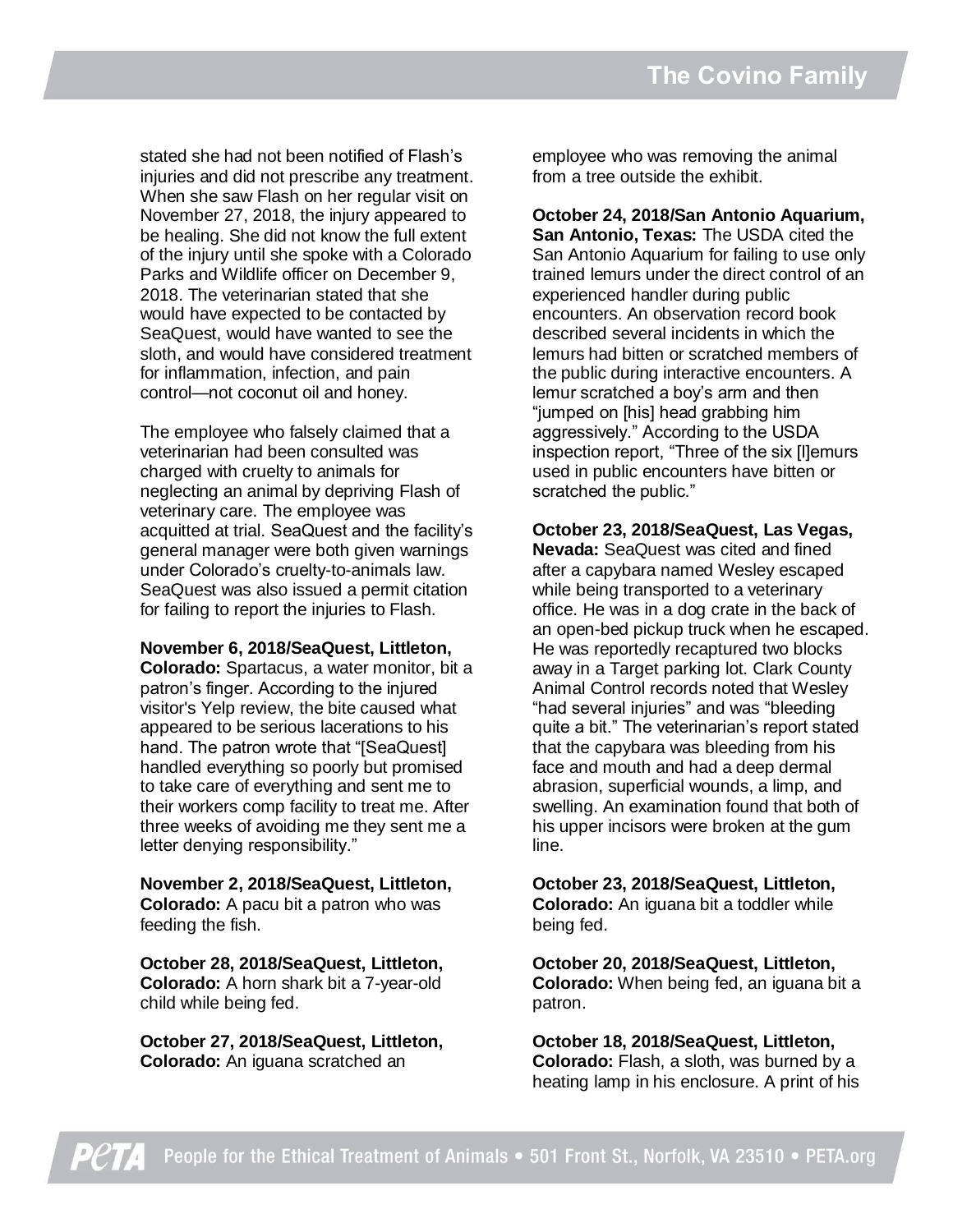nose was observed on the lightbulb. After the incident, staff did not cover the lamp or make it inaccessible to Flash. The attending veterinarian was not consulted about the injury, and staff treated the wound with honey, coconut oil, and Neosporin.

#### **October 17, 2018/SeaQuest, Littleton,**

**Colorado:** An iguana scratched an employee who was trying to remove the animal from a tree in the enclosure.

#### **October 15, 2018/SeaQuest, Littleton,**

**Colorado:** An iguana bit an 8-year-old child while being fed.

**October 7, 2018/SeaQuest, Littleton, Colorado:** An iguana bit an employee, breaking the skin.

#### **October 4, 2018/SeaQuest, Fort Worth,**

**Texas:** The USDA documented a "Teachable Moment," instructing SeaQuest to address the multiple incidents in which the capybara had bitten or scratched members of the public.

**October 2, 2018/SeaQuest, Littleton, Colorado:** Bella, a cockatoo, bit an employee.

**September 29, 2018/SeaQuest, Littleton, Colorado:** A lorikeet bit a patron.

**September 28, 2018/SeaQuest, Littleton, Colorado:** A wallaby named Ben scratched and bit an employee.

**September 27, 2018/SeaQuest, Littleton, Colorado:** Colorado Parks and Wildlife cited and fined SeaQuest for two counts of failing to report injuries to humans. It also issued SeaQuest a separate warning for three additional counts of failure to report human injuries.

**September 27, 2018/SeaQuest, Littleton, Colorado:** A wallaby "grabbed" an

employee's arm "and scratched & kicked causing the employee's right arm to bleed." The report also noted that "occasionally [the wallaby] does jump or nip."

**September 15, 2018/SeaQuest, Littleton, Colorado:** A bamboo shark bit a patron while being fed in the shark lagoon.

On the same day, a water monitor named Spartacus scratched an employee when he was being transferred to a holding container.

**September 14, 2018/SeaQuest, Littleton, Colorado:** A Burmese python named Barbosa struck and latched onto an employee's hand as the person tried to fill the animal's water.

**September 13, 2018/Austin Aquarium,** 

**Austin, Texas:** The USDA cited the Austin Aquarium for failing to have an effective barrier around the coatimundi enclosure that would ensure the safety of the animals and the public, failing to have a public barrier in front of the red ruffed lemur enclosure, failing to provide coatimundis with a safe enclosure—an open hook at the top could cause an animal to be caught or entangled —and failing to maintain the room holding the kinkajou enclosure. There was black debris along the walls and doorframe and a space at the bottom of the wall in a corner of the room that could hide "pests."

**September 10, 2018/SeaQuest, Littleton, Colorado:** An iguana bit a 5-year-old child who was feeding the animal.

**September 8, 2018/SeaQuest, Littleton, Colorado:** An iguana scratched an employee.

**September 4, 2018/SeaQuest, Littleton, Colorado:** An iguana scratched two employees when they tried to remove the animal from a tree next to the enclosure.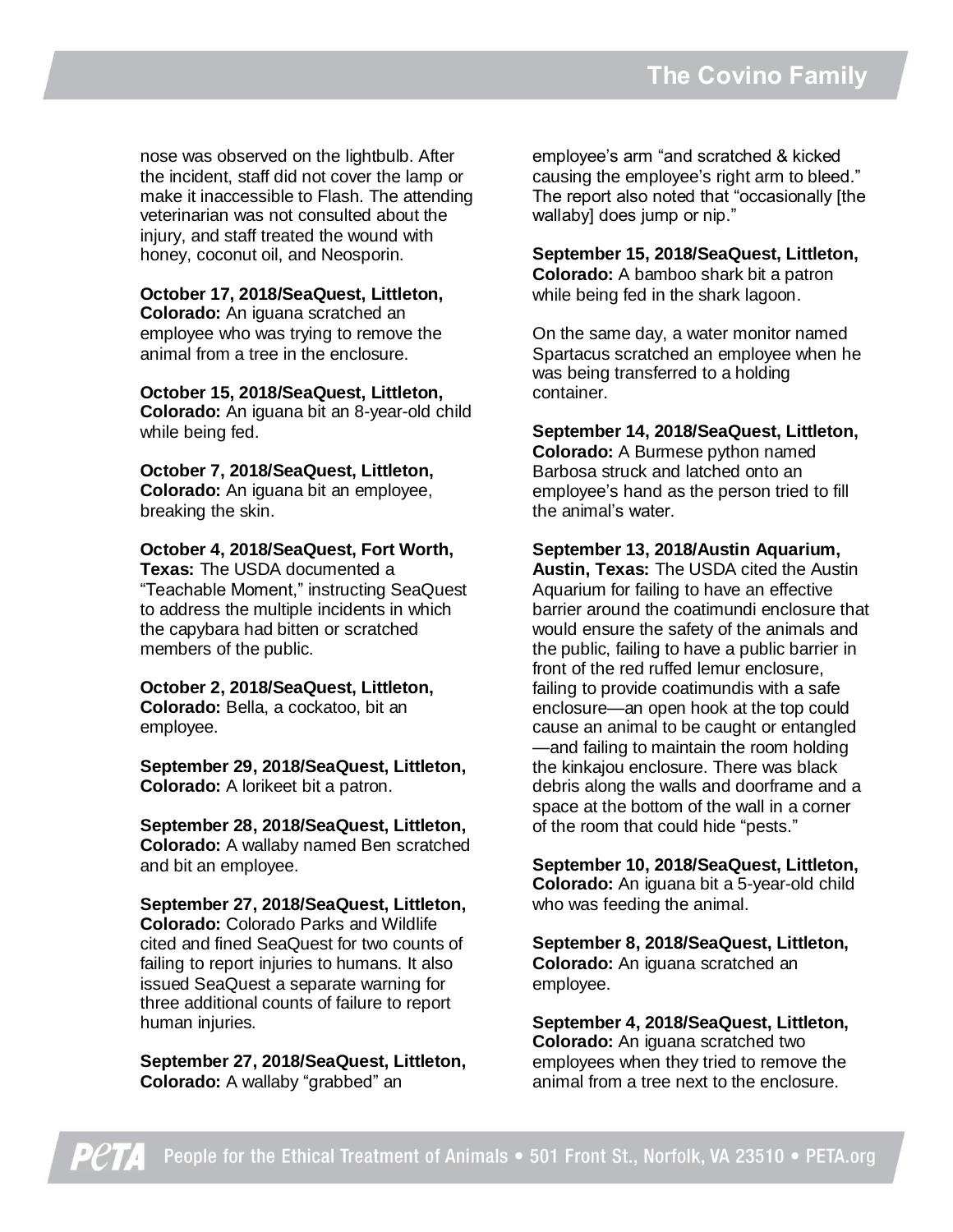**September 3, 2018/SeaQuest, Littleton, Colorado:** An iguana scratched an employee who was removing the animal from a visitor's leg.

**August 31, 2018/SeaQuest, Littleton, Colorado:** Colorado Parks and Wildlife cited and fined SeaQuest for failing to report the death of a regulated kookaburra. (See the August 2, 2018, entry.)

Colorado Parks and Wildlife also issued SeaQuest warnings for the following: unlawful importation and possession of six wood ducks, unlawful importation of a caiman and wallaby, five counts of failing to report injuries to humans, and failing to report the deaths of 250 trout.

**August 27, 2018/SeaQuest, Littleton, Colorado:** A patron was bitten on the hand by an iguana.

On the same day, porcupine pufferfish bit a patron when she put her finger in the animal's enclosure. According to the incident report, the patron flung the fish out of the tank when she was bitten but caught the animal before he or she touched the ground. The woman's husband later reported that she had called 911 to report numbness and difficulty breathing as a result of the incident.

**August 26, 2018/SeaQuest, Littleton,**

**Colorado:** While talking to patrons, an employee was bitten by a sulcata tortoise named Stormin' Norman.

**August 22, 2018/SeaQuest, Littleton, Colorado:** An iguana bit a toddler on the finger as she fed the animal.

**August 17, 2018/SeaQuest, Littleton, Colorado:** Bossk**,** a red tegu, "was getting a little rowdy" when he was being carried back from a birthday party, and he scratched an employee's arm.

**August 15, 2018/SeaQuest, Littleton,**

**Colorado:** Colorado Parks and Wildlife cited and fined SeaQuest for failing to comply with the conditions of its zoological park license by not reporting the cease and desist order and importation violations issued by the Colorado Department of Agriculture.

**August 14, 2018/SeaQuest, Littleton, Colorado:** Twelve trout died while being transported to SeaQuest.

**August 4–5, 2018/SeaQuest, Littleton, Colorado:** SeaQuest stored approximately 80 parakeets in an underage teenager's garage after the company was ordered to shut down the interactive aviary. (See the July 23, 2018, entry.) The teenager's family then advertised them on Facebook as being available for free, and most of the birds were given away in a hardware store parking lot. According to Colorado Department of Agriculture records, SeaQuest's transfer of the birds to the teenager and the public violated the July 23, 2018, cease and desist order.

#### **August 2, 2018/SeaQuest, Littleton,**

**Colorado:** A kookaburra was found dead by an employee. Long pieces of material were found in the back of the bird's throat, but it was uncertain whether they were the cause of death.

#### **August 1, 2018/SeaQuest, Fort**

**Lauderdale, Florida:** U.S. Rep. Ted Deutch asked the USDA to open an investigation into allegations of animal mistreatment by SeaQuest, which planned to open a new location in Fort Lauderdale in November 2018.

**July 31, 2018/SeaQuest, Littleton, Colorado:** The USDA documented a "Teachable Moment" regarding excess feces in a wallaby holding unit.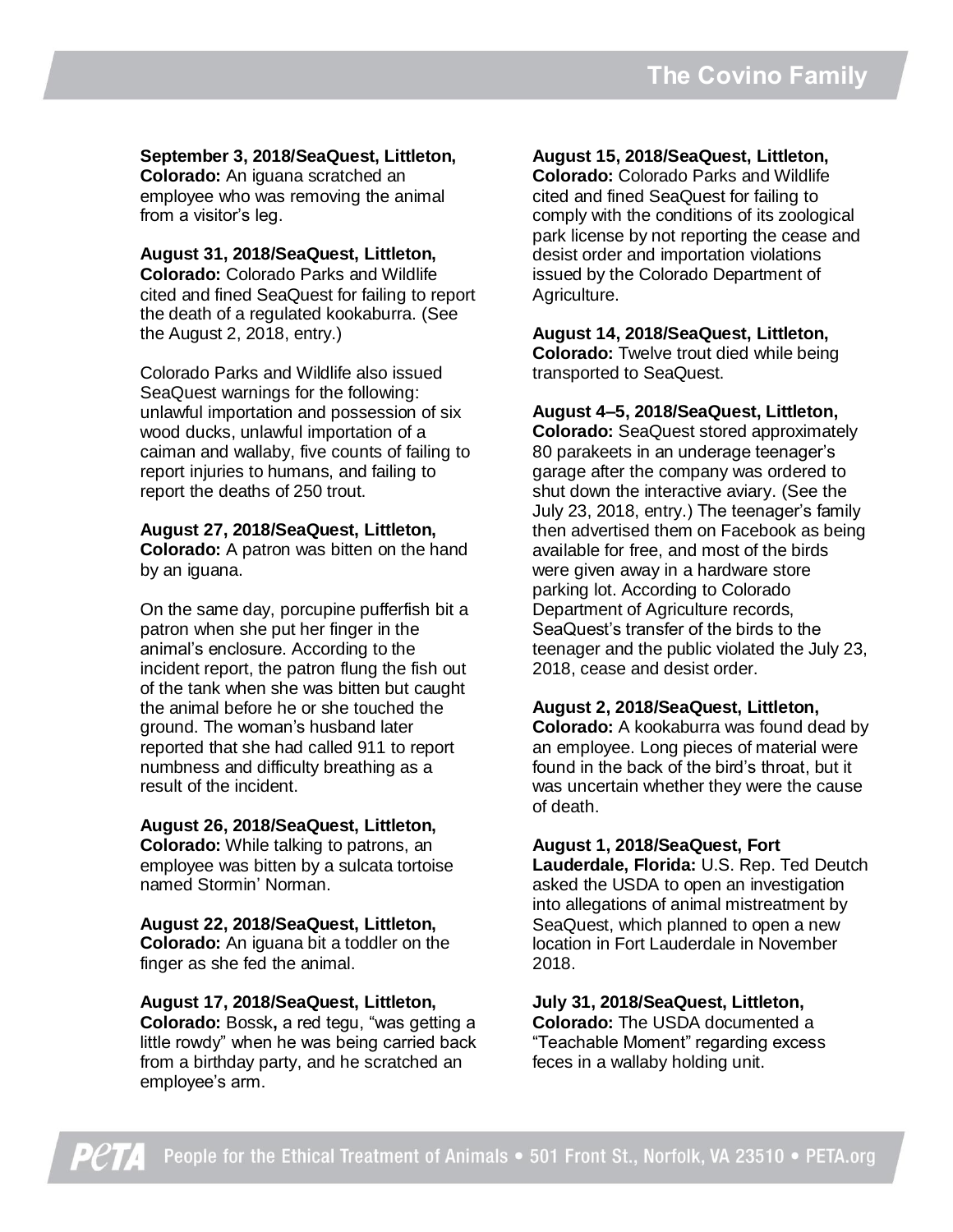#### **July 28, 2018/San Antonio Aquarium,**

**San Antonio, Texas:** Three visitors smuggled a horn shark out using a stroller. The incident was captured on security footage, and the public disclosure of it led to the retrieval of the shark two days later.

#### **July 23, 2018/SeaQuest, Littleton,**

**Colorado:** The Colorado Department of Agriculture issued a cease and desist order to SeaQuest, ordering it to stop "operating as a pet animal sanctuary and retail aquarium facility without possessing a valid license." SeaQuest had applied for the license in May and requested a temporary exemption from the licensing requirement so that it could operate until a license was issued. That request was denied, yet SeaQuest continued to operate.

**July 20, 2018/ SeaQuest, Littleton,** 

**Colorado:** The Colorado Department of Agriculture failed SeaQuest during a third Pet Animal Care Facilities Act (PACFA) prelicense inspection because several open violations meant that the facility didn't meet the requirements for licensure. The facility had a direct violation for failing to have environmental conditions necessary to protect the health and safety of birds. A direct violation was also noted for allowing budgies and lorikeets to land on the floor among people walking in the enclosure, leaving them vulnerable to injury. A direct violation was also noted for failing to clean the birds' drinking water containers properly. Water containers were being wiped out but not cleaned or sanitized. Direct repeat violations were noted for failing to have an isolation room set up that was clean and organized well to keep birds safe and failing to have all birds banded or photographed with bands attached. Only 52 of the 85 budgies had been photographed with bands attached.

**July 5, 2018/SeaQuest, Littleton, Colorado:** The Colorado Department of

Agriculture identified a direct violation at SeaQuest during a PACFA pre-license inspection for failing to have an adequate isolation room in its bird facility. At the time of the inspection, the facility had changed the isolation room to a room with an exhaust fan leading directly outside, but the room didn't have a sink.

#### **June 26, 2018/SeaQuest, Littleton,**

**Colorado:** The Colorado Department of Agriculture failed SeaQuest during a PACFA pre-license inspection because several open violations meant that the facility had failed to meet licensure requirements. The following direct violations were identified during the inspection: failing to have a set isolation room with adequate ventilation, failing to have a bird band license to properly band and photograph all new birds, and failing to have a retail aquarium license for the transfer of koi to other facilities once they grew too large. The facility also had an indirect violation for failing to seal the wood and concrete walls in the main bird enclosure properly.

# **June 26, 2018/SeaQuest, Littleton,**

**Colorado:** A lizard bit a person during feeding.

On the same day, a total of 250 rainbow trout fingerlings died in transit to SeaQuest.

#### **June 23, 2018/SeaQuest, Littleton,**

**Colorado:** Colorado Parks and Wildlife cited and fined SeaQuest for unlawful importation and possession of a two-toed sloth and failure to obtain a zoological park license for the animal. SeaQuest was also issued warnings for the unlawful importation and possession of two capybaras. Officials had found the sloth and capybaras in the basement of a SeaQuest manager's home. Ten days after SeaQuest was told that they weren't to be moved to its facility until a license had been issued, officials found all three animals on display.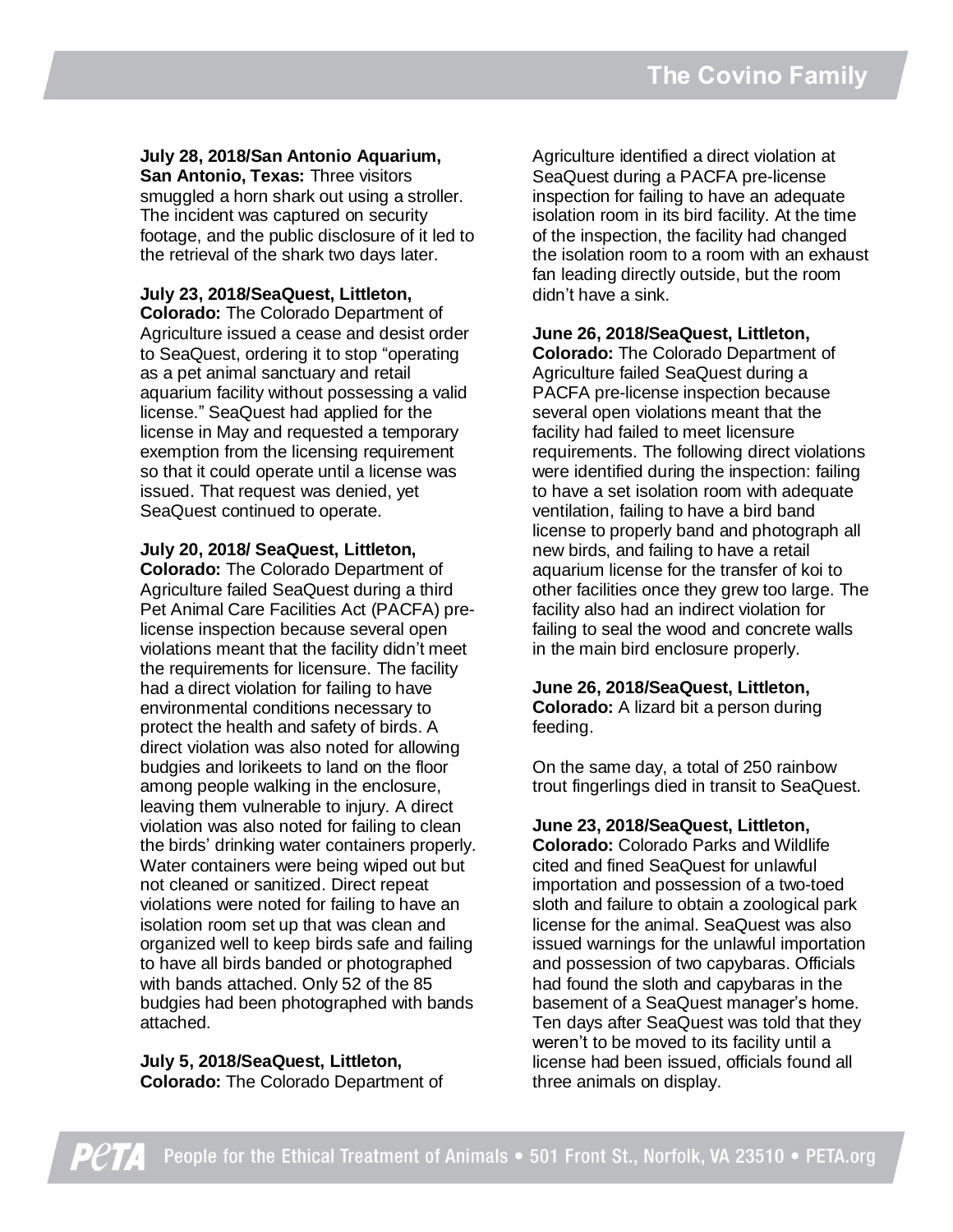#### **June 14, 2018/SeaQuest, Littleton,**

**Colorado:** SeaQuest failed a Colorado Department of Agriculture pre-license inspection by failing to meet all the necessary requirements. Issues documented during the inspection included unlawfully transferring koi without a license and allowing the public to walk through the main bird enclosure while birds were on the ground, creating "a safety concern for the birds as they are small enough to be stepped on." There were also several issues related to the physical condition and sanitation of the bird enclosures.

#### **June 5, 2018/SeaQuest, Littleton,**

**Colorado:** A patron kicked and stomped on birds in the aviary, resulting in the deaths of five birds and injuries to others. In addition, a sloth bit an employee on her arm while she was attempting to move the animal to a crate.

#### **May 4, 2018/SeaQuest, Las Vegas,**

**Nevada:** A female Asian small-clawed otter died. The necropsy stated that the death may have been caused by the "stress of shipping to Vegas, introduction to a new environment and caging during construction."

#### **April 6, 2018/SeaQuest, Las Vegas,**

**Nevada:** Clark County Animal Control issued a warning letter to SeaQuest for illegally housing otters and a coatimundi without the required permits.

**March 14, 2017/Boise, Idaho:** The Idaho Department of Finance fined Vince Covino and SeaQuest \$5,000 for failing to disclose his previous securities disciplinary action while selling membership interests in SeaQuest to investors.

**November 30, 2016:** After Ammon Covino was involved in opening two SeaQuest aquariums—in Layton, Utah, and Las Vegas, Nevada—a federal judge ordered

him back to prison again because he had violated his parole.

**February 24, 2016:** A federal judge ordered Ammon Covino back to prison after he remained engaged in activities at the Austin, Portland, and San Antonio aquariums—a violation of the terms of his parole. The warrant indicated that, when discovered, Ammon had lied to his probation officer about the violation.

**April 2, 2015/Boise, Idaho:** The Idaho attorney general released the findings of an investigation into the Idaho Aquarium, which had been opened by Ammon Covino and run by him for several years. The report noted that the aquarium had engaged in questionable use of charitable funds and poor recordkeeping, including the following:

- Recordkeeping practices were so poor that it was impossible to determine to what extent the company's charitable assets had been misappropriated.
- Ammon had been paid excessive compensation and benefits in 2012, when he dedicated substantial time to opening the Portland Aquarium. He received payments totaling \$140,500, in addition to thousands of dollars' worth of employment benefits, including payments for cell phones, gas, insurance, food, and other personal expenses.
- The company engaged in deceptive solicitations for charitable contributions to support its mission and to fund specific projects, including a river otter exhibit.
- The Idaho Aquarium allegedly purchased animals for the Portland Aquarium, of which Ammon had a 40 percent stake.
- Ammon used money from the Idaho Aquarium to purchase a car and subsequently took that vehicle with him when he moved to Austin, Texas.